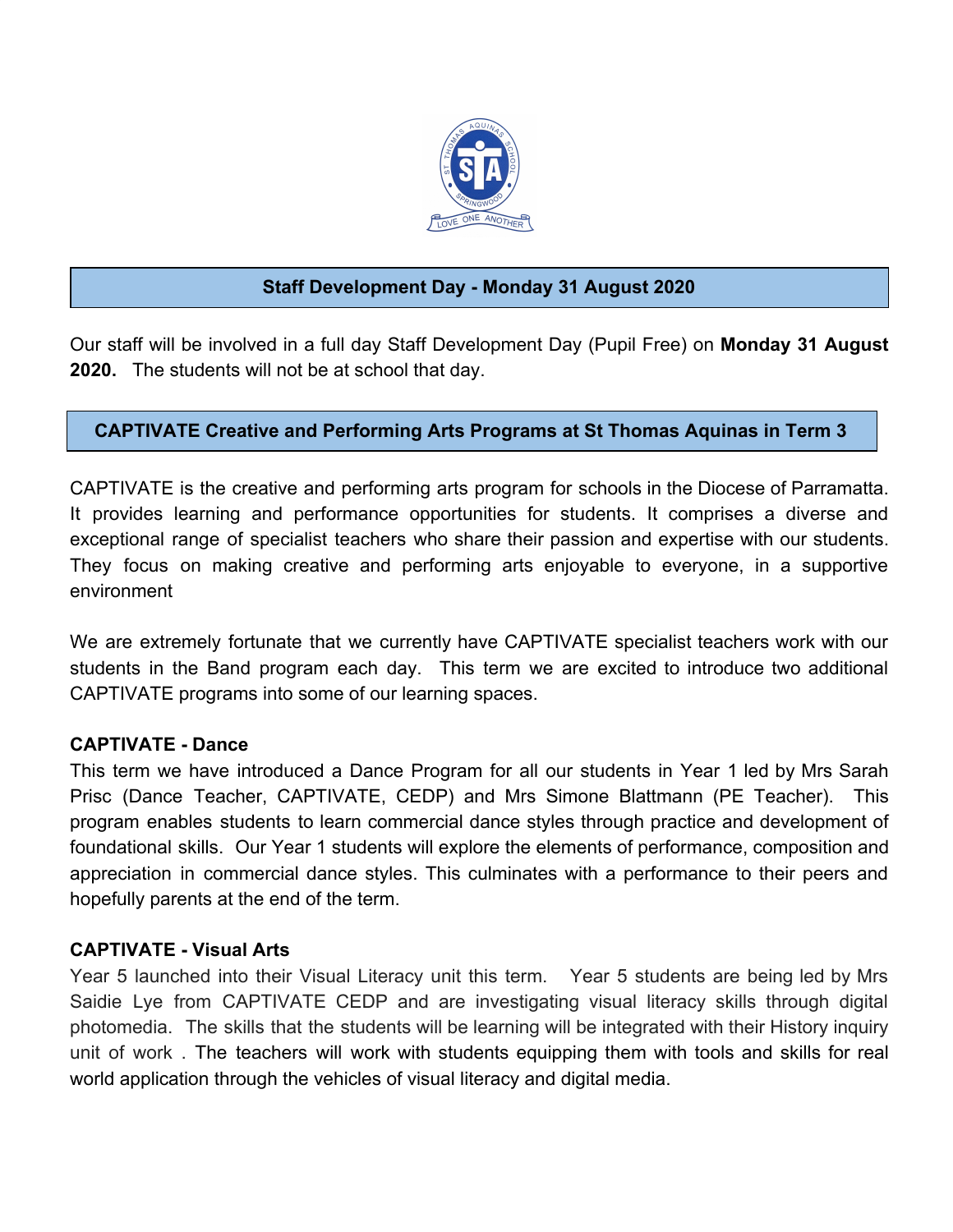## **STA Teachers engage in Professional Learning with Dr Anita Collins**

Earlier this year our Kindergarten, Year 1 and Year 2 teachers were excited to participate in an excellent professional learning opportunity with Dr Anita Collins. Dr Collins is an internationally recognised educator, researcher and writer in the field of brain development and music learning.

Dr Collins shared the research that highlights the strong connection between music education and language development - *the more you learn music the better your language will become.* The research recognises the positive impact of 10 minutes per day of music education to language and literacy development. Our Kindergarten, Year 1 and Year 2 teachers are excited to introduce 10 minutes per day of music education prior to our 2 hour Literacy Block.

In 2018 Dr Anita Collins also featured on an ABC program "*Don't Stop the Music"* with Guy Sebastian. You might like to view and listen to Dr Anita Collins regarding her research in her recent TedTalks.

Our Kindergarten, Year 1 and Year 2 not only enjoy the daily music lessons but have shown great improvement each day.

#### **Mathematics at St Thomas Aquinas**

This year our teachers and students are continuing to work with Mrs Geraldine Caleta (Teaching Educator - Numeracy) in our Kindergarten, Year 1 and Year 2 learning spaces. Mrs Caleta has knowledge and expertise in Mathematics and works alongside our teachers and students on a regular basis. All our students are engaged in challenging tasks to extend their thinking.



*We have recently installed new air conditioning units in all our learning spaces keeping everyone at school nice and warm during the winter days and soon to keep everyone cool during summer!*

*All learning spaces will soon have new carpet! So far, we have completed Years 1, Year 3, Year 4, Year 5, Year 6 and our School Library. Kindergarten will be completed this week and Year 2 will be completed in approximately 3 weeks time.*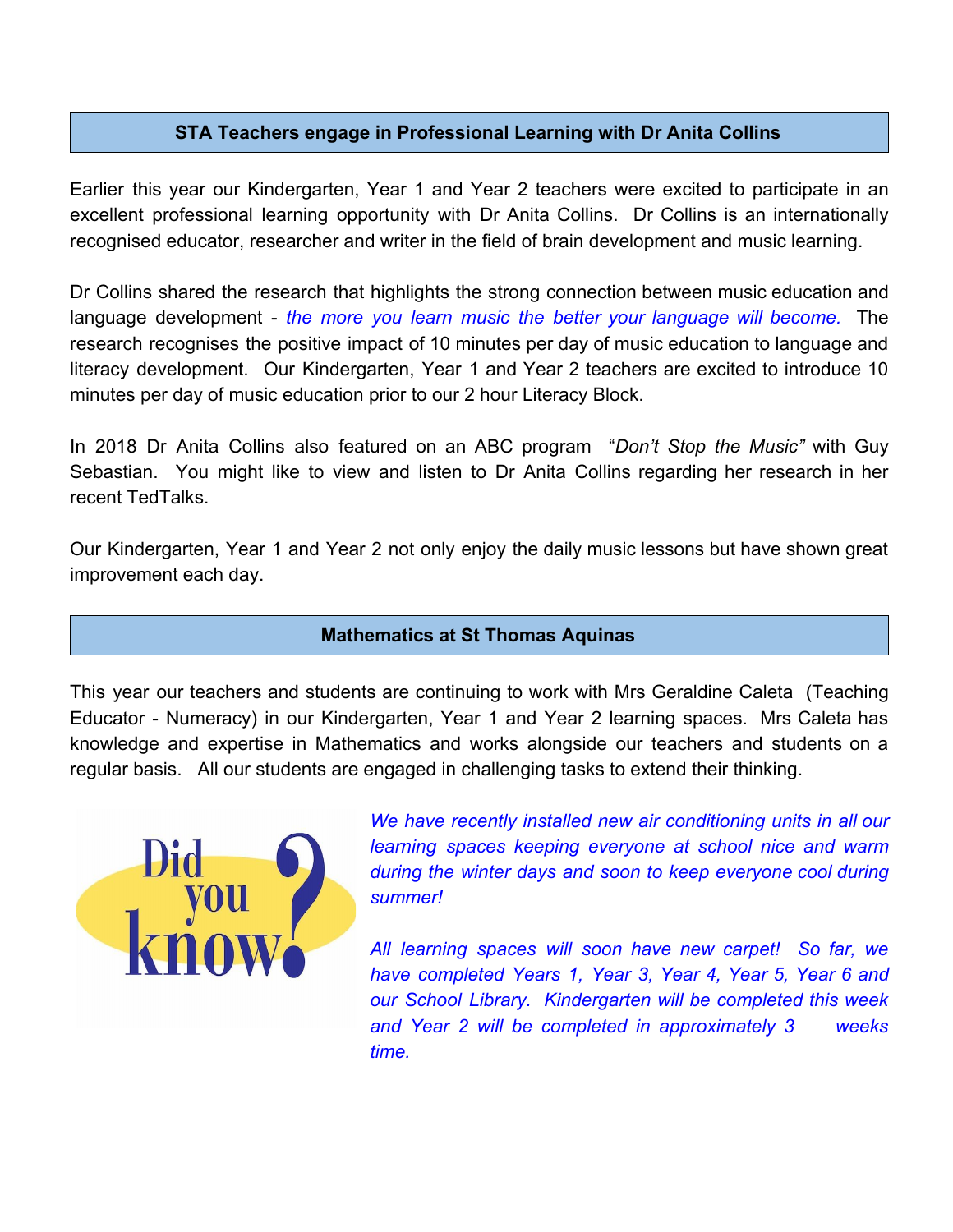## **eSafety Webinars for Parents and Carers**

At Catholic Education Diocese Parramatta (CEDP) we see parents and carers as partners in your child's learning journey. In partnership with the eSafety Commissioner, CEDP would like to invite you to join one of the following free webinars for parents and carers:

- **1)** *Helping Kids Thrive Online (5-12 yrs)*  **Thursday 20 August 2020, 12:00 -1.00 pm**
- **2)** *Tech, teens and time online (secondary schools)* **7 September 2020, 7.00 8.00 pm**

These live webinars explore the latest research and they are a great way to learn how you can help your child develop the skills to be safer online. All sessions are delivered by the eSafety Commission's expert educators.

#### **About the webinars**

- 1. *Helping kids thrive online:* is a one hour live webinar suitable for parents and carers of young people aged 5-12 years old.
- 2. *Tech, teens and time online:* is a one hour live webinar suitable for parents and carers of young people aged 12-18 years old.

Both sessions will cover topics including:

- ideas to start the chat about harmful content, contact with strangers and online bullying/harassment
- strategies for addressing common digital parenting challenges
- skills that young people need to protect themselves online
- how to get help if things go wrong.

#### **What you need to do**

1) Please register for the course on the site via the following link:

- 20 August 2020 session - [link to register](https://attendee.gotowebinar.com/register/2961544873308901646)
- 7 September 2020 session [link to register](https://attendee.gotowebinar.com/register/3269364148621148942)

If you have any further enquiries please email [safeguarding@parra.catholic.edu.au](mailto:safeguarding@parra.catholic.edu.au).

#### **LEGO Drive**

Do you have any unwanted or unused LEGO at home? We would love to take it off your hands.

To complement our learning spaces, we are looking to enhance our collection of multi-use resources such as Lego. All donated Lego will be used to support the many learning projects our students will be involved in across the school. *Simply drop off any unwanted Lego to the school office. Thank you.*